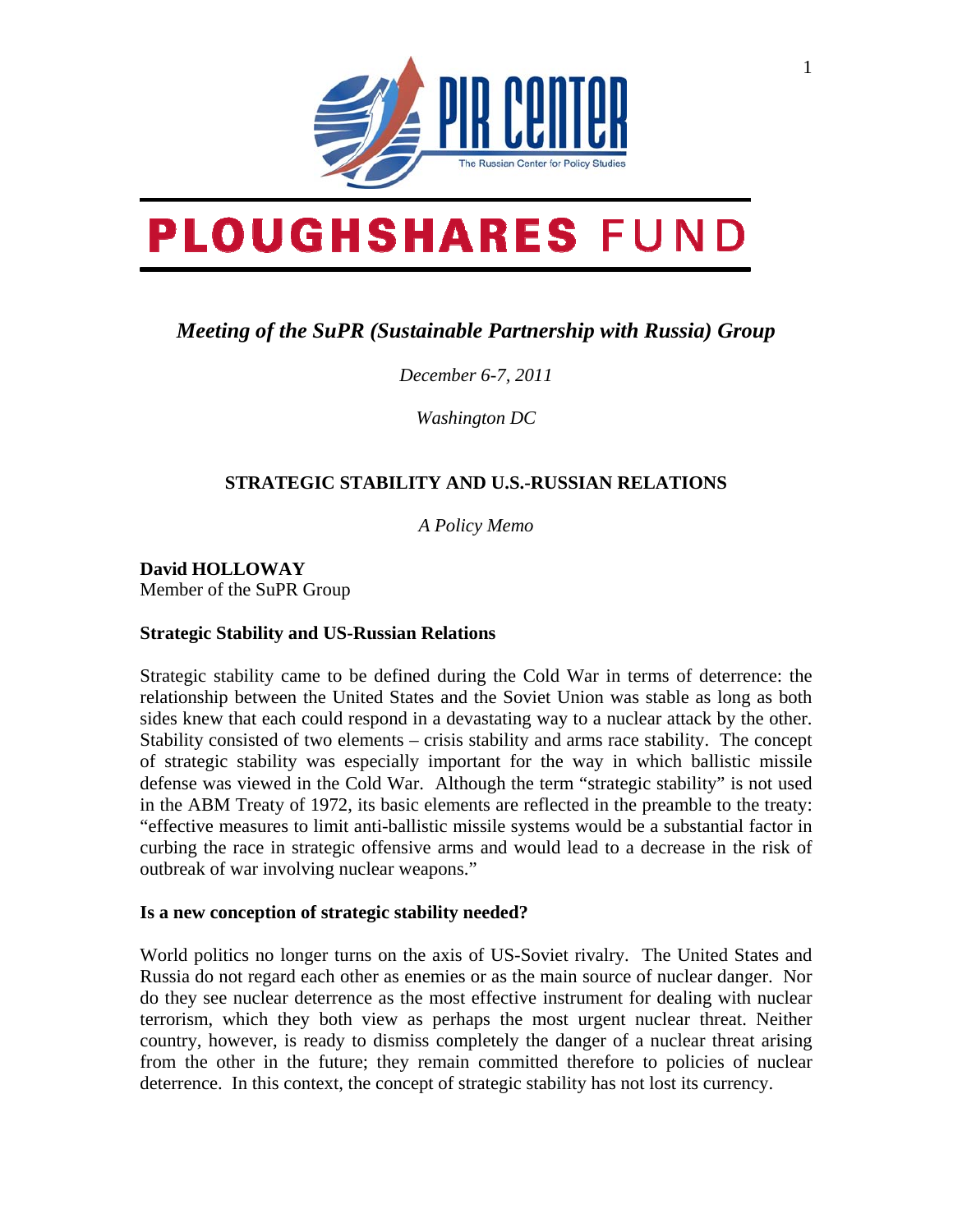During the Cold War strategic stability was defined largely in technical terms, as a function of the relationship between the strategic nuclear forces on either side, but a crucial political assumption was built into this definition: it was taken for granted that a hostile political relationship existed between the two sides. Each assumed that the other might launch a first strike if it believed that it could prevent, or render ineffectual, a retaliatory strike.

Many (though by no means all) analysts in the U.S. and Russia believe that a new concept of strategic stability is needed. Because deterrence is grounded in the presumption of enmity, the concept of strategic stability helps to define the US-Russian relationship as one in which suspicion and mistrust play an important role. The concept needs to be redefined in a way that takes account of the changed relationship between the U.S. and Russia and also allows that relationship to develop in a more cooperative way.

One way to proceed is to incorporate a more significant political component into the current concept. Although the level of forces required for deterrence depends in part on the forces the other state has, it also depends on the nature of the political relationship with that state. The forces needed to deter a mortal enemy will be larger than those needed to deter a less hostile country, because the latter is less likely to give its political goals a value that would outweigh the losses even a small retaliatory strike could inflict. This means there should be further scope for reductions in nuclear forces.

A second approach is to broaden the way in which stability is conceived. In their joint statement of 24 June 2010 on strategic stability, Medvedev and Obama implicitly advocated a new concept by committing themselves to "continuing the development of a *new strategic relationship* based on mutual trust, openness, predictability, and cooperation." [Emphasis added.] This is not a complete departure from the Cold War concept of strategic stability, which also assumed that predictability was stabilizing and that at least some degree of openness and cooperation was necessary for arms control. It does articulate, however, the goal of a cooperative relationship that would be mutually more beneficial than that implied by the Cold War concept of strategic stability. The distinction is not that "strategic cooperation" is more stable than "strategic stability" but that stability rests on a different and broader (e.g. economic, technological, political) basis and that the benefits that accrue to both parties are much greater.

#### **Strategic stability and missile defense**

The United States and Russia are engaged in discussions about cooperation in missile defense, and there is a widespread belief that such cooperation could lead to a transformation for the better of the strategic relationship between the United States and NATO on the one hand and Russia on the other. The fact that such cooperation is regarded as desirable by both sides is, however, no guarantee that it will be accomplished. Even when there is an obvious settlement that would leave both parties better off, it is often impossible to resolve conflicts or disputes. Barriers of various kinds (strategic, psychological, and structural) can get in the way of agreement. One strategy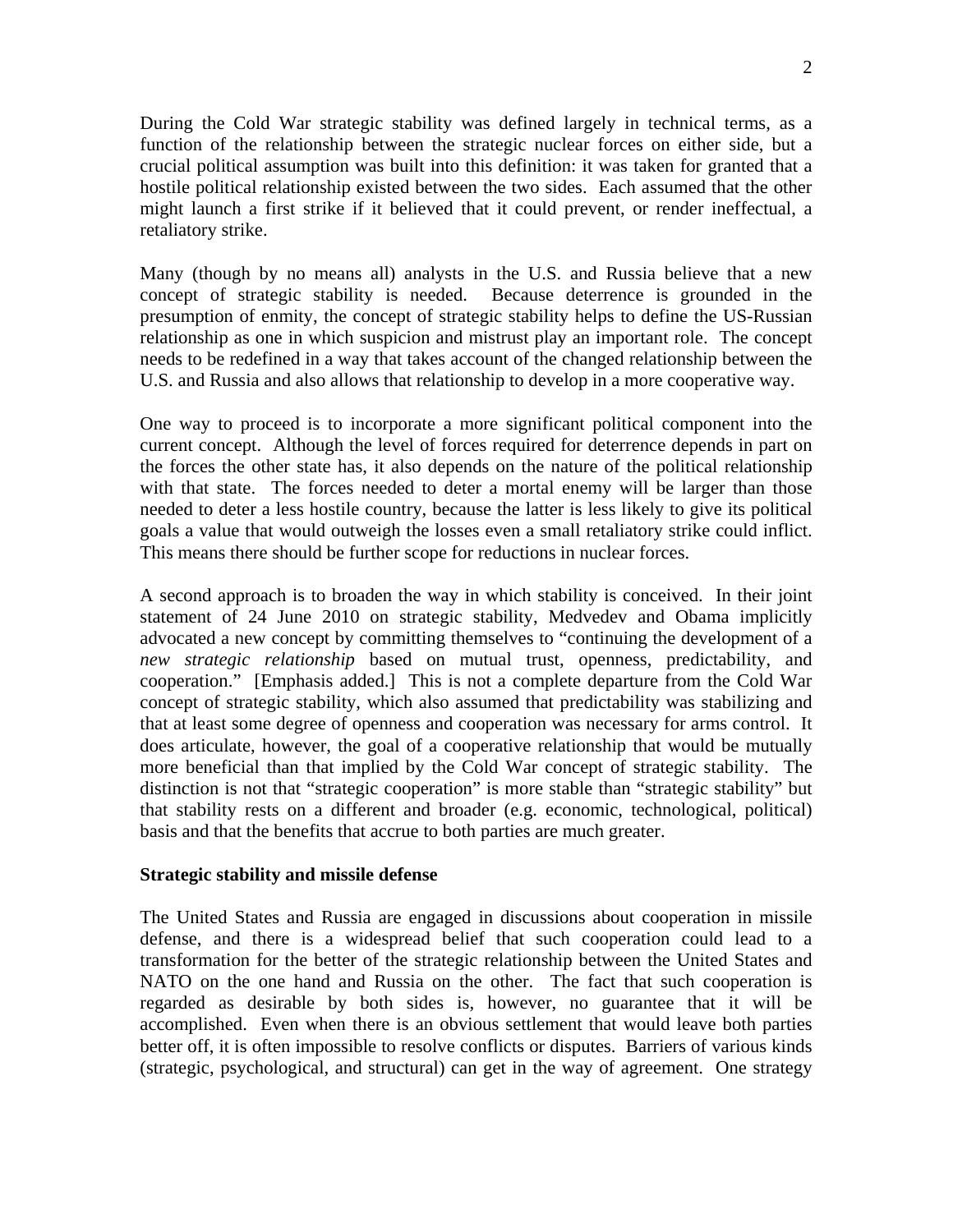for overcoming these barriers takes the form of four basic questions that parties to a dispute must explore together.

First, are the parties able and willing to articulate a future for the other side that it would find minimally bearable? No negotiation can be successful unless both parties believe they could tolerate a situation in which the other side's basic aspirations were realized. This sets boundaries to the range of tolerable agreements. Productive cooperation probably requires more: a shared vision of the future, which narrows those boundaries further, creating a degree of predictability. This issue is absolutely central. Russia fears that the US might aim to break out of the relationship of mutual deterrence by providing itself with a missile defense system that in ten years or so will begin to threaten Russia's strategic nuclear deterrent and wants legally-binding gurarantees that the United States will not attempt to do that. The U.S. disavows any such intention but refuses to accept any limitations on its activities.

Second, can the two sides trust each other to take the steps necessary to reach and implement an agreement? Serious obstacles such as bureaucratic resistance, special interests, and internal disagreements may stand in the way. We speak, for the sake of convenience, of two parties to a dispute, but those parties are not unitary: within each there are likely to be groups with different interests and different ideas. That is certainly the case with respect to BMD cooperation. The Obama Administration hopes that cooperation in missile defense will remove Russian suspicions and establish mutual trust on this issue, persuading the Russians that US and NATO missile defense systems are not directed against them. But the Russians have not so far been persuaded that this is the right approach.

Third, can the parties to a conflict make the compromises that are needed to reach agreement? The United States has told the Russian government that it cannot accept any limitations on its missile defense capabilities, "which are designed to defend against limited attacks from ballistic missile threats." Russia for its part has asked for legallybinding guarantees, but has also indicated that such guarantees might not be adequate. How can the United States make a credible commitment not to proceed with the deployment of BMD that would undermine the Russian deterrent?

Fourth, for agreements to succeed, they must appear to both sides to be equitable. The important principle is perhaps that of equal security. Disparities in the level of systems development may make this difficult. The legacy the past also plays a role. Russia believes that the United States and NATO took advantage of its weakness in the 1990s and this reinforces Russian suspicions about the present motives of the United States and NATO. Some of the new members of NATO harbor deep suspicions of Russian intentions, and this plays an important role in NATO policy. These mutual suspicions heighten the importance of equity and equal security in any arrangement to cooperate on missile defense.

#### **Conclusion**